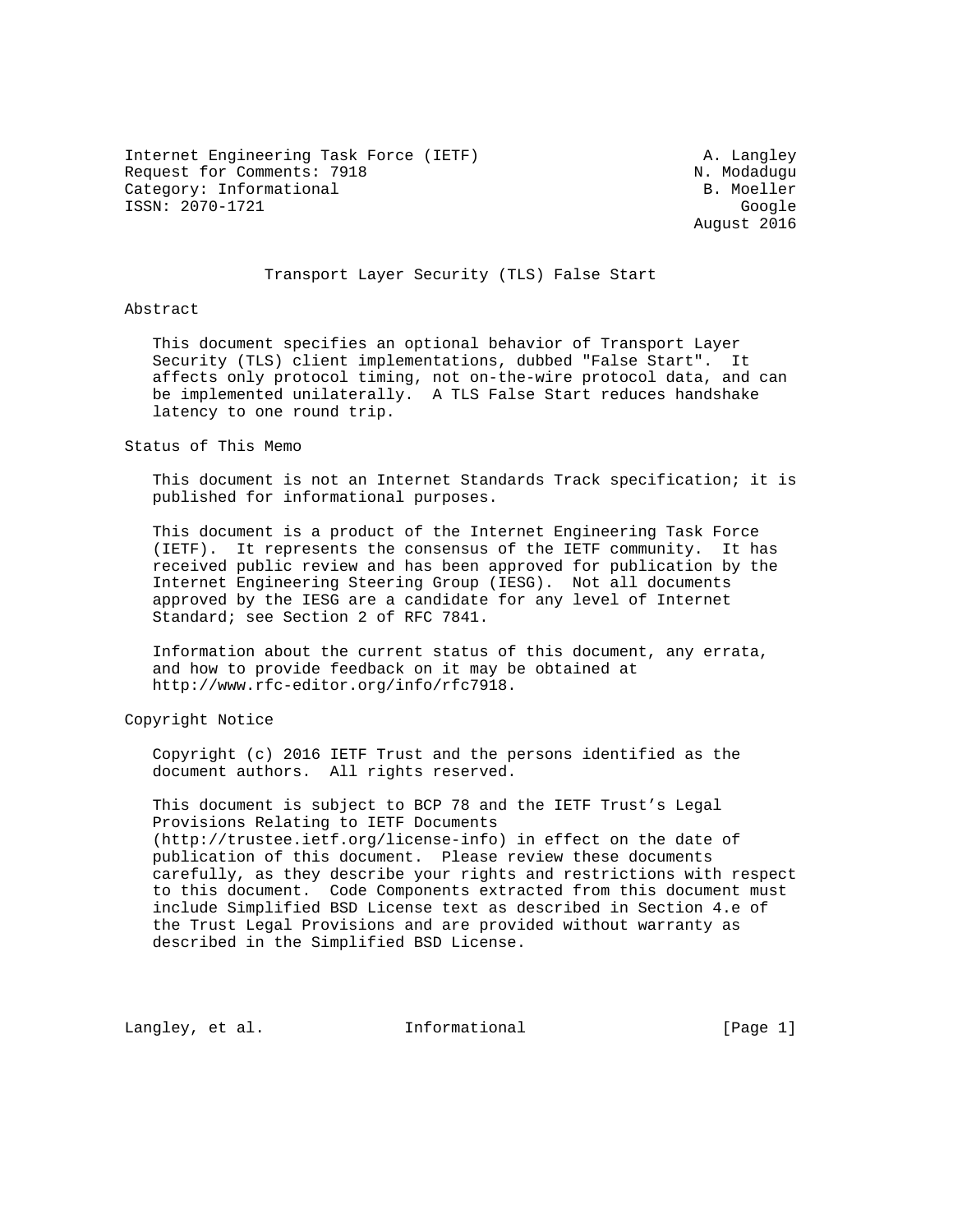Table of Contents

|    |      | Introduction $\ldots \ldots \ldots \ldots \ldots \ldots \ldots \ldots$ |  |  |  |  |  |  |  |  |  |  |  | 2.             |
|----|------|------------------------------------------------------------------------|--|--|--|--|--|--|--|--|--|--|--|----------------|
| 2. |      |                                                                        |  |  |  |  |  |  |  |  |  |  |  | $\overline{4}$ |
| 3. |      |                                                                        |  |  |  |  |  |  |  |  |  |  |  | 4              |
|    |      |                                                                        |  |  |  |  |  |  |  |  |  |  |  | $\overline{4}$ |
|    |      |                                                                        |  |  |  |  |  |  |  |  |  |  |  | 5              |
|    |      |                                                                        |  |  |  |  |  |  |  |  |  |  |  | 6              |
|    | 5.2. |                                                                        |  |  |  |  |  |  |  |  |  |  |  | 7              |
|    |      | 5.3. Key Exchange and Client Certificate Type                          |  |  |  |  |  |  |  |  |  |  |  | 7              |
|    |      |                                                                        |  |  |  |  |  |  |  |  |  |  |  | - 8            |
|    | 6 1  | Normative References                                                   |  |  |  |  |  |  |  |  |  |  |  | - 8            |
|    |      | 6.2. Informative References                                            |  |  |  |  |  |  |  |  |  |  |  | 9              |
|    |      | Appendix A. Implementation Notes                                       |  |  |  |  |  |  |  |  |  |  |  | 10             |
|    |      |                                                                        |  |  |  |  |  |  |  |  |  |  |  | 11             |
|    |      |                                                                        |  |  |  |  |  |  |  |  |  |  |  |                |
|    |      |                                                                        |  |  |  |  |  |  |  |  |  |  |  |                |

### 1. Introduction

 A full handshake in TLS protocol versions up to TLS 1.2 [RFC5246] requires two full protocol rounds (four flights) before the handshake is complete and the protocol parties may begin to send application data. Thus, using TLS can add a latency penalty of two network round-trip times for application protocols in which the client sends data first, such as HTTP [RFC7230]. Figure 1 (copied from [RFC5246]) shows the message flow for a full handshake.

|                                                                               |             | Server              |
|-------------------------------------------------------------------------------|-------------|---------------------|
|                                                                               | -------->   |                     |
|                                                                               |             | ServerHello         |
|                                                                               |             | Certificate*        |
|                                                                               |             | ServerKeyExchange*  |
|                                                                               |             | CertificateRequest* |
|                                                                               |             | ServerHelloDone     |
| Certificate*<br>ClientKeyExchange<br>CertificateVerify*<br>[ChangeCipherSpec] |             |                     |
|                                                                               |             |                     |
|                                                                               |             | [ChangeCipherSpec]  |
|                                                                               |             | Finished            |
| Application Data                                                              | $-------->$ | Application Data    |
|                                                                               |             |                     |

Figure 1: Message Flow for a Full Handshake

Langley, et al. 1nformational [Page 2]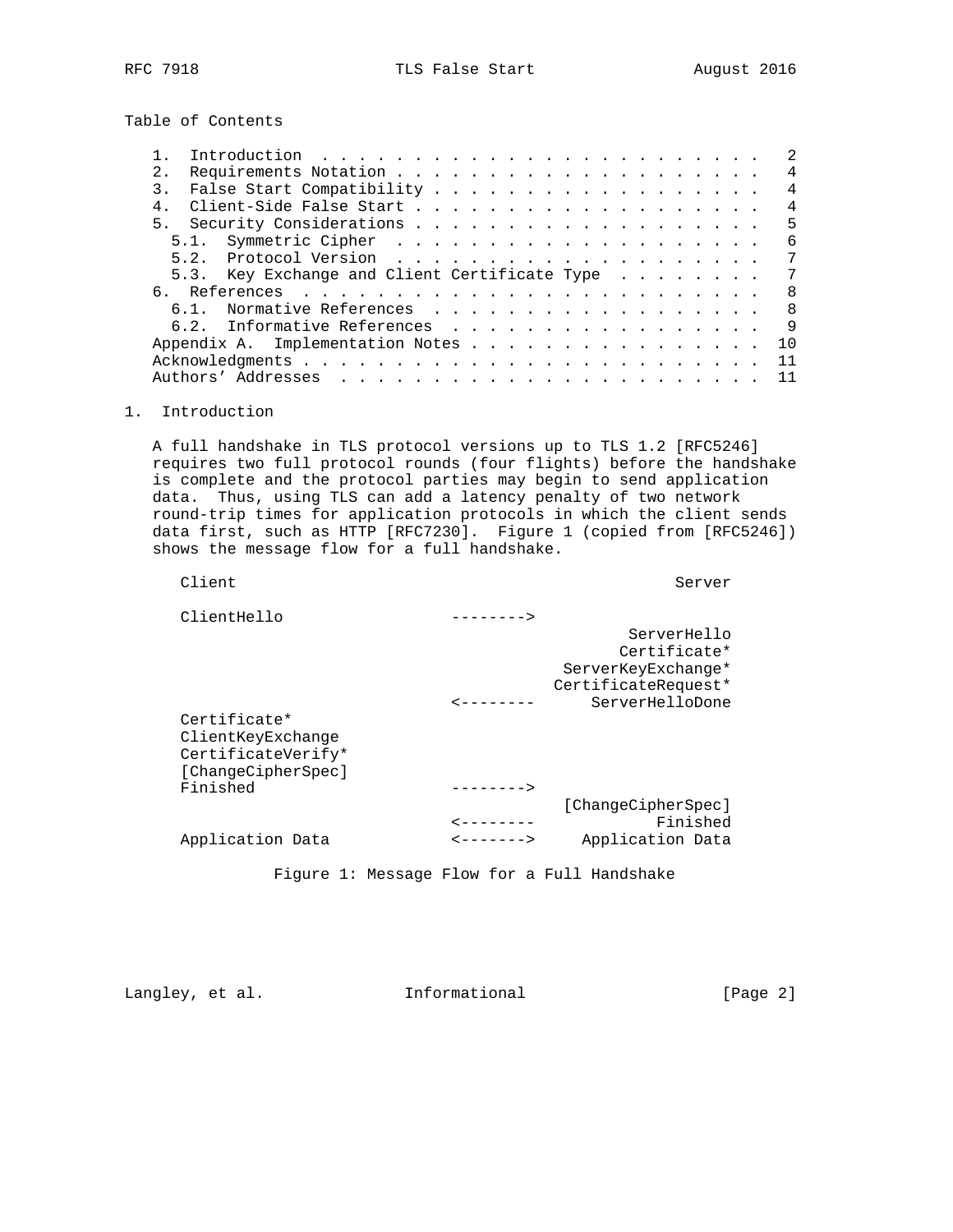This document describes a technique that alleviates the latency burden imposed by TLS: the client-side TLS False Start. If certain conditions are met, the client can start to send application data when the full handshake is only partially complete, namely, when the client has sent its own ChangeCipherSpec and Finished messages (thus having updated its TLS Record Protocol write state as negotiated in the handshake) but has yet to receive the server's ChangeCipherSpec and Finished messages. (Per Section 7.4.9 of [RFC5246], after a full handshake, the client would have to delay sending application data until it has received and validated the server's Finished message.) Accordingly, the latency penalty for using TLS with HTTP can be kept at one round-trip time.

 Note that in practice, the TCP three-way handshake [RFC0793] typically adds one round-trip time before the client can even send the ClientHello. See [RFC7413] for a latency improvement at that level.

 When an earlier TLS session is resumed, TLS uses an abbreviated handshake with only three protocol flights. For application protocols in which the client sends data first, this abbreviated handshake adds just one round-trip time to begin with, so there is no need for a client-side False Start. However, if the server sends application data first, the abbreviated handshake adds two round-trip times, and this could be reduced to just one added round-trip time by doing a server-side False Start. There is little need for this in practice, so this document does not consider server-side False Starts further.

 Note also that TLS versions 1.3 [TLS13] and beyond are out of scope for this document. False Start will not be needed with these newer versions since protocol flows minimizing the number of round trips have become a first-order design goal.

 In a False Start, when the client sends application data before it has received and verified the server's Finished message, there are two possible outcomes:

 o The handshake completes successfully: The handshake is retroactively validated when both Finished messages have been received and verified. This retroactively validates the handshake. In this case, the transcript of protocol data carried over the transport underlying TLS will look as usual, apart from the different timing.

Langley, et al. 1nformational [Page 3]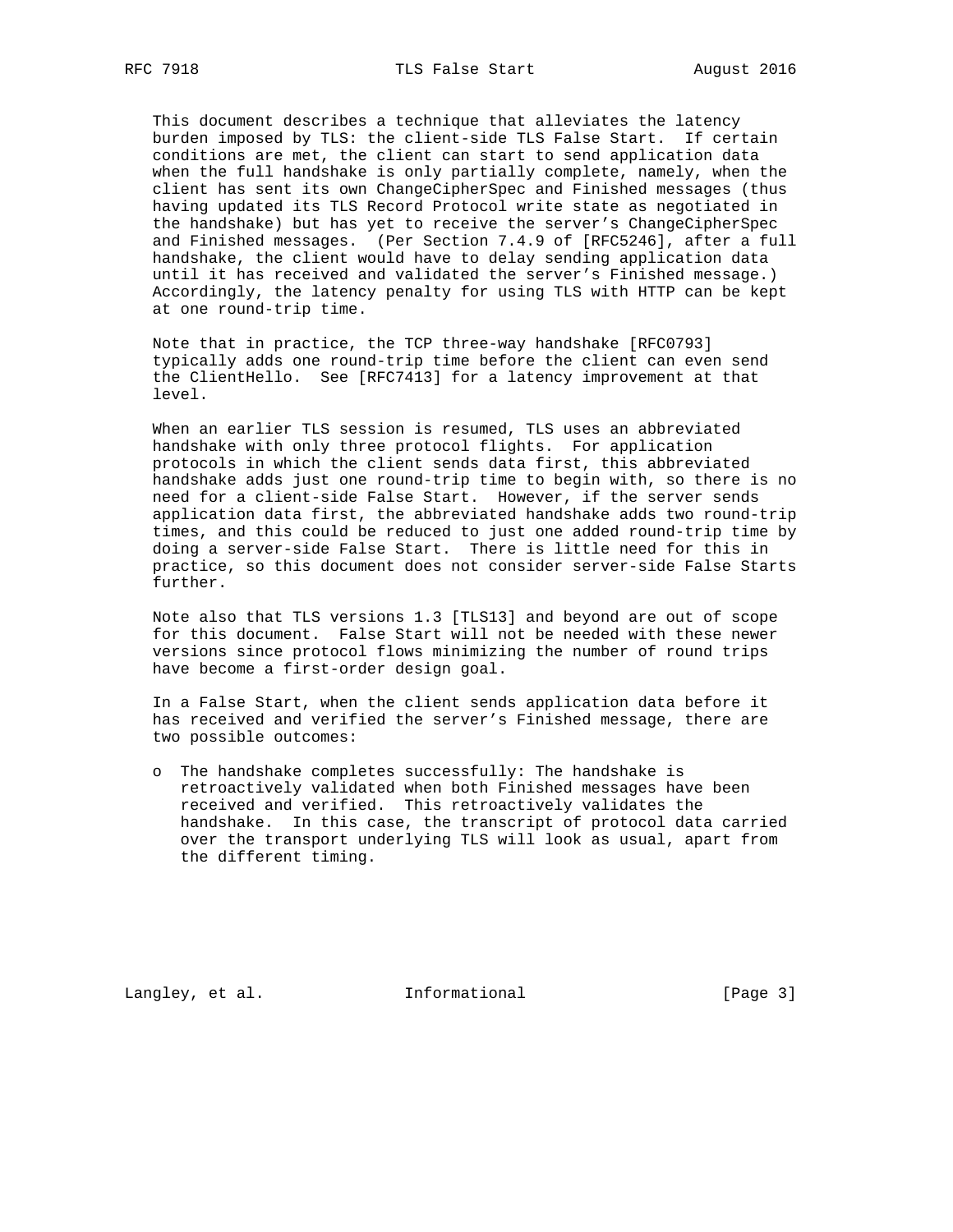o The handshake fails: If a party does not receive the other side's Finished message or if the Finished message's contents are not correct, the handshake never gets validated. This means that an attacker may have removed, changed, or injected handshake messages. In this case, data has been sent over the underlying transport that would not have been sent without the False Start.

 The latter scenario makes it necessary to restrict when a False Start is allowed, as described in this document. Section 3 considers basic requirements for using False Start. Section 4 specifies the behavior for clients, referring to important security considerations in Section 5.

2. Requirements Notation

 The key words "MUST", "MUST NOT", "REQUIRED", "SHALL", "SHALL NOT", "SHOULD", "SHOULD NOT","RECOMMENDED", "MAY", and "OPTIONAL" in this document are to be interpreted as described in RFC 2119 [RFC2119].

3. False Start Compatibility

 TLS False Start as described in detail in the subsequent sections, if implemented, is an optional feature.

 A TLS server implementation is defined to be "False Start compatible" if it tolerates receiving TLS records on the transport connection early, before the protocol has reached the state to process them. For successful use of client-side False Start in a TLS connection, the server has to be False Start compatible. Out-of-band knowledge that the server is False Start compatible may be available, e.g., if this is mandated by specific application profile standards. As discussed in Appendix A, the requirement for False Start compatibility generally does not pose a hindrance in practice.

4. Client-Side False Start

 This section specifies a change to the behavior of TLS client implementations in full TLS handshakes.

 When the client has sent its ChangeCipherSpec and Finished messages, its default behavior per [RFC5246] is to not send application data until it has received the server's ChangeCipherSpec and Finished messages, which completes the handshake. With the False Start protocol modification, the client MAY send application data earlier (under the new Cipher Spec) if each of the following conditions is satisfied:

o The application layer has requested the TLS False Start option.

Langley, et al. 1nformational [Page 4]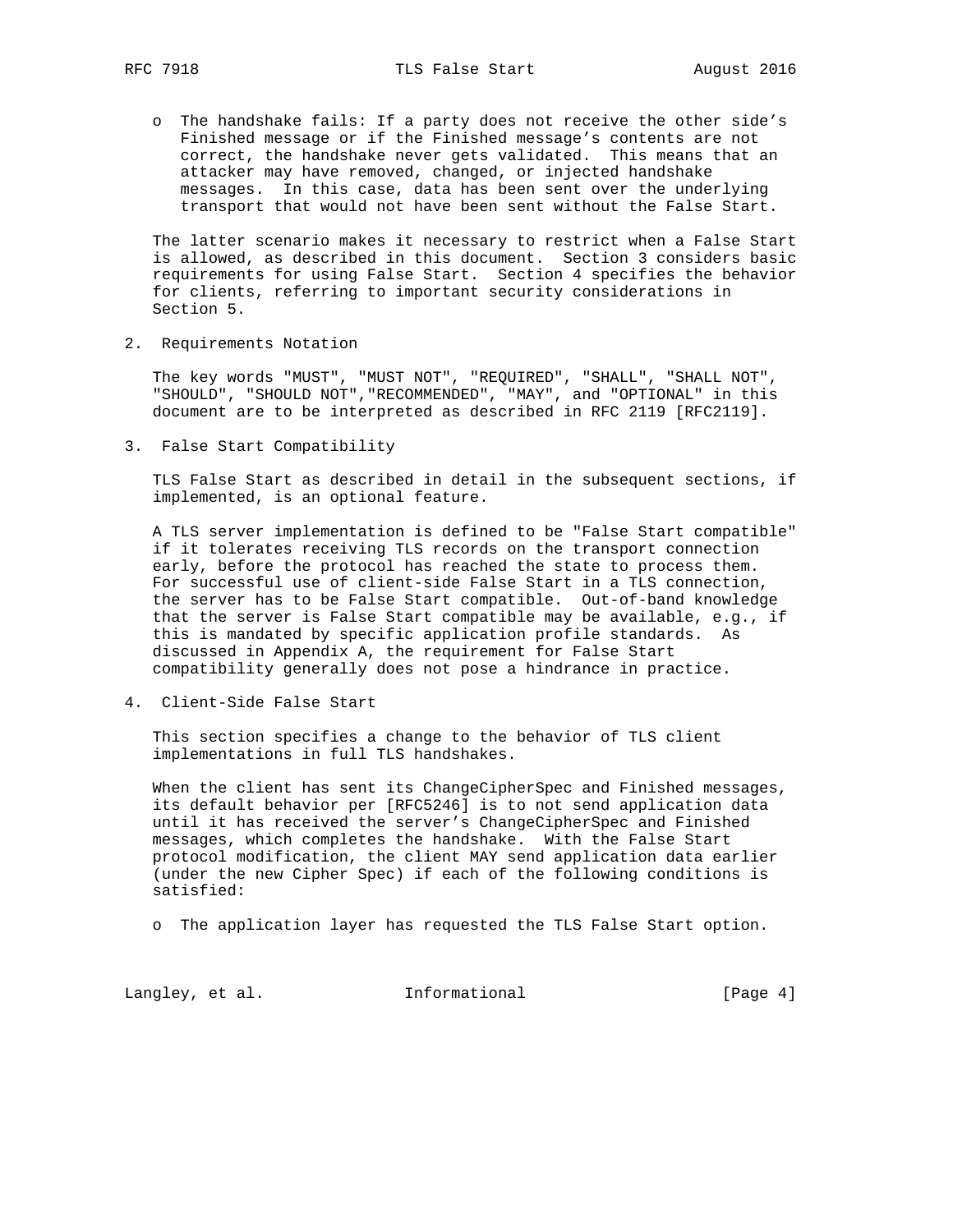- o The symmetric cipher defined by the cipher suite negotiated in this handshake has been whitelisted for use with False Start according to the Security Considerations in Section 5.1.
- o The protocol version chosen by ServerHello.server\_version has been whitelisted for use with False Start according to the Security Considerations in Section 5.2.
- o The key exchange method defined by the cipher suite negotiated in this handshake and, if applicable, its parameters have been whitelisted for use with False Start according to the Security Considerations in Section 5.3.
- o In the case of a handshake with client authentication, the client certificate type has been whitelisted for use with False Start according to the Security Considerations in Section 5.3.

The rules for receiving data from the server remain unchanged.

 Note that the TLS client cannot infer the presence of an authenticated server until all handshake messages have been received. With False Start, unlike with the default handshake behavior, applications are able to send data before this point has been reached: from an application point of view, being able to send data does not imply that an authenticated peer is present. Accordingly, it is recommended that TLS implementations allow the application layer to query whether the handshake has completed.

5. Security Considerations

 In a TLS handshake, the Finished messages serve to validate the entire handshake. These messages are based on a hash of the handshake so far processed by a Pseudorandom Function (PRF) keyed with the new master secret (serving as a Message Authentication Code (MAC)) and are also sent under the new Cipher Spec with its keyed MAC, where the MAC key again is derived from the master secret. The protocol design relies on the assumption that any server and/or client authentication done during the handshake carries over to this. While an attacker could, for example, have changed the cipher suite list sent by the client to the server and thus influenced cipher suite selection (presumably towards a less secure choice) or could have made other modifications to handshake messages in transmission, the attacker would not be able to round off the modified handshake with a valid Finished message: every TLS cipher suite is presumed to key the PRF appropriately to ensure unforgeability. Verifying the Finished messages validates the handshake and confirms that the handshake has not been tampered with; thus, secure encryption is bootstrapped from secure authentication.

Langley, et al. 1nformational 1999 [Page 5]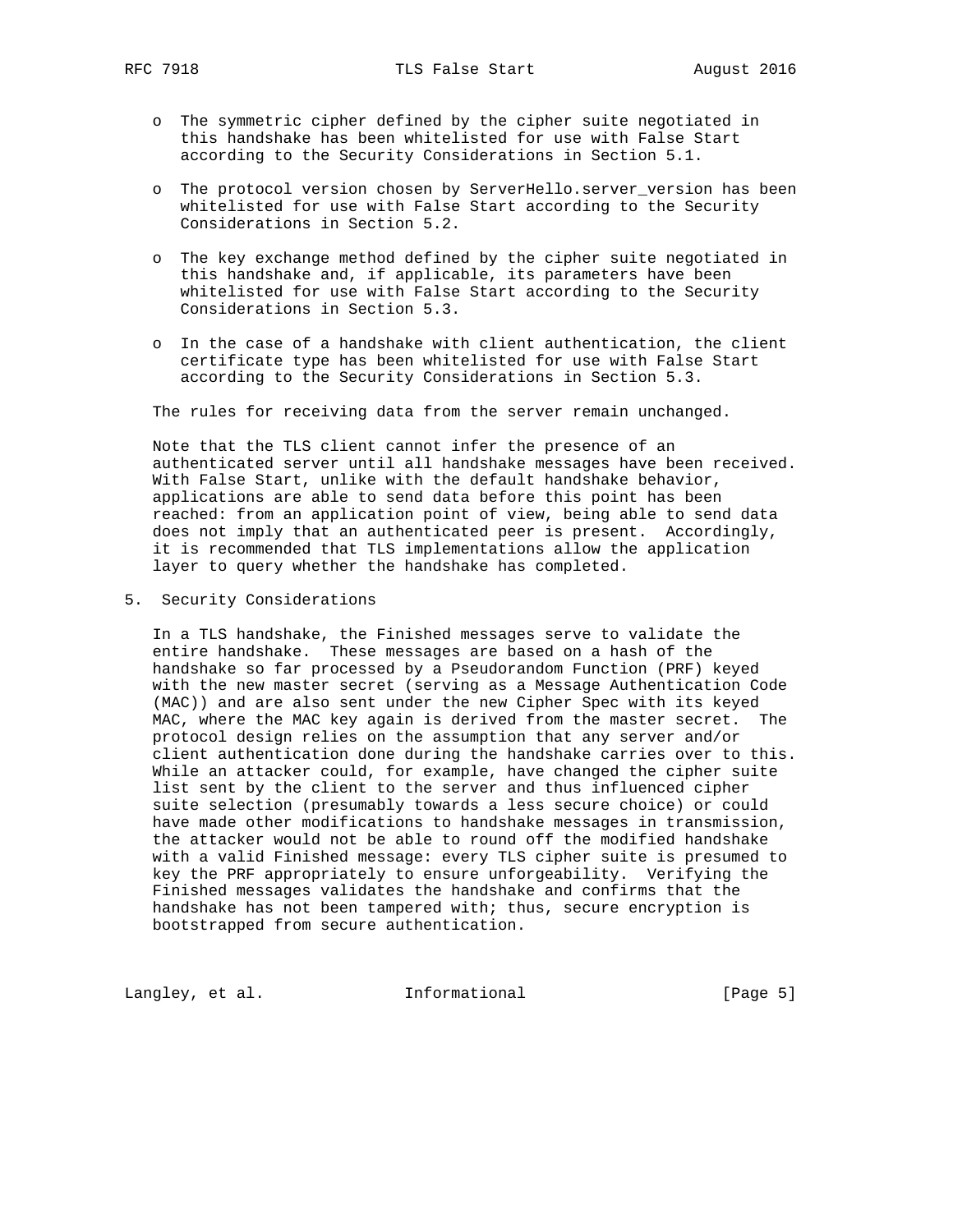Using False Start interferes with this approach of bootstrapping secure encryption from secure authentication, as application data may have already been sent before Finished validation confirms that the handshake has not been tampered with -- so there is generally no way to be sure that communication with the expected peer is indeed taking place during the False Start. Instead, the security goal is to ensure that if anyone at all can decrypt the application data sent in a False Start, it must be the legitimate peer. While an attacker could be influencing the handshake (restricting cipher suite selection, modifying key exchange messages, etc.), the attacker should not be able to benefit from this. The TLS protocol already relies on such a security property for authentication; with False Start, the same is needed for encryption. This motivates the rules put forth in the following subsections.

 It is prudent for applications to be even more restrictive. If heuristically a small list of cipher suites and a single protocol version is found to be sufficient for the majority of TLS handshakes in practice, it could make sense to forego False Start for any handshake that does not match this expected pattern, even if there is no concrete reason to assume a cryptographic weakness. Similarly, if handshakes almost always use ephemeral Elliptic Curve Diffie-Hellman (ECDH) over one of a few named curves, it could make sense to disallow False Start with any other supported curve.

#### 5.1. Symmetric Cipher

 Clients MUST NOT use the False Start protocol modification in a handshake unless the cipher suite uses a symmetric cipher that is considered cryptographically strong.

 Implementations may have their own classification of ciphers (and may additionally allow the application layer to provide a classification), but generally only symmetric ciphers with an effective key length of 128 bits or more can be considered strong. Also, various ciphers specified for use with TLS are known to have cryptographic weaknesses regardless of key length (none of the ciphers specified in [RFC4492] and [RFC5246] can be recommended for use with False Start). The AES\_128\_GCM\_SHA256 or AES\_256\_GCM\_SHA384 ciphers specified in [RFC5288] and [RFC5289] can be considered sufficiently strong for most uses. Implementations that support additional cipher suites have to be careful to whitelist only suitable symmetric ciphers; if in doubt, False Start should not be used with a given symmetric cipher.

Langley, et al. 1nformational [Page 6]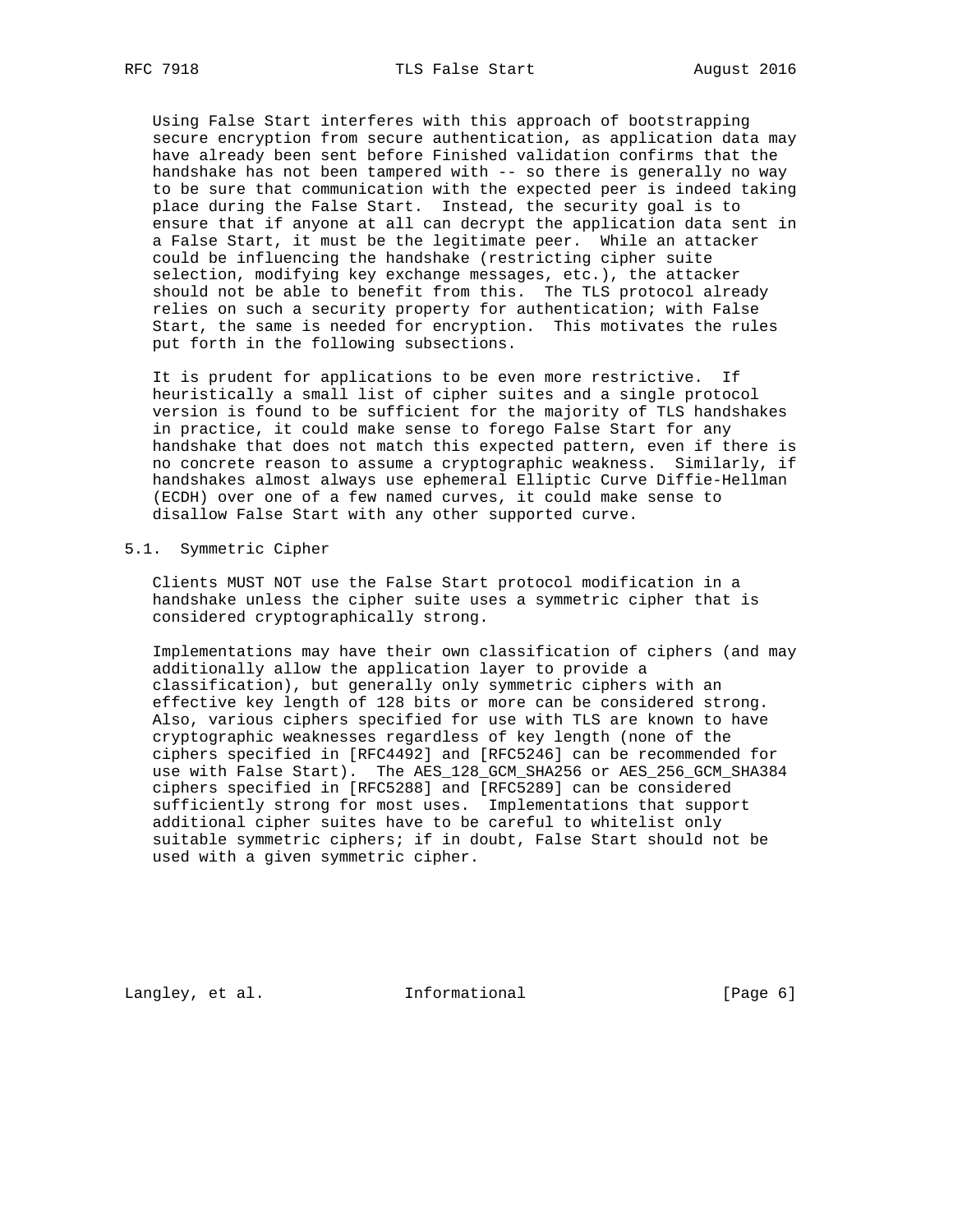RFC 7918 **TLS False Start** August 2016

 While an attacker can change handshake messages to force a downgrade to a less secure symmetric cipher than otherwise would have been chosen, this rule ensures that in such a downgrade attack, no application data will be sent under an insecure symmetric cipher.

### 5.2. Protocol Version

 Clients MUST NOT use the False Start protocol modification in a handshake unless the protocol version chosen by ServerHello.server version has been whitelisted for this use.

 Generally, to avoid potential protocol downgrade attacks, implementations should whitelist only their latest (highest-valued) supported TLS protocol version (and, if applicable, any earlier protocol versions that they would use in fallback retries without TLS FALLBACK SCSV [RFC7507]).

 The details of nominally identical cipher suites can differ between protocol versions, so this reinforces Section 5.1.

#### 5.3. Key Exchange and Client Certificate Type

 Clients MUST NOT use the False Start protocol modification in a handshake unless the cipher suite uses a key exchange method that has been whitelisted for this use. Also, clients MUST NOT use the False Start protocol modification unless any parameters to the key exchange methods (such as ServerDHParams or ServerECDHParams) have been whitelisted for this use. Furthermore, when using client authentication, clients MUST NOT use the False Start protocol modification unless the client certificate type has been whitelisted for this use.

 Implementations may have their own whitelists of key exchange methods, parameters, and client certificate types (and may additionally allow the application layer to specify whitelists). Generally, out of the options from [RFC5246] and [RFC4492], the following whitelists are recommended:

- o Key exchange methods: DHE\_RSA, ECDHE\_RSA, DHE\_DSS, ECDHE\_ECDSA
- o Parameters: well-known DH groups (at least 3,072 bits), named curves (at least 256 bits)
- o Client certificate types: none

 However, if an implementation that supports only key exchange methods from [RFC5246] and [RFC4492] does not support any of the above key exchange methods, all of its supported key exchange methods can be

Langley, et al. 1nformational [Page 7]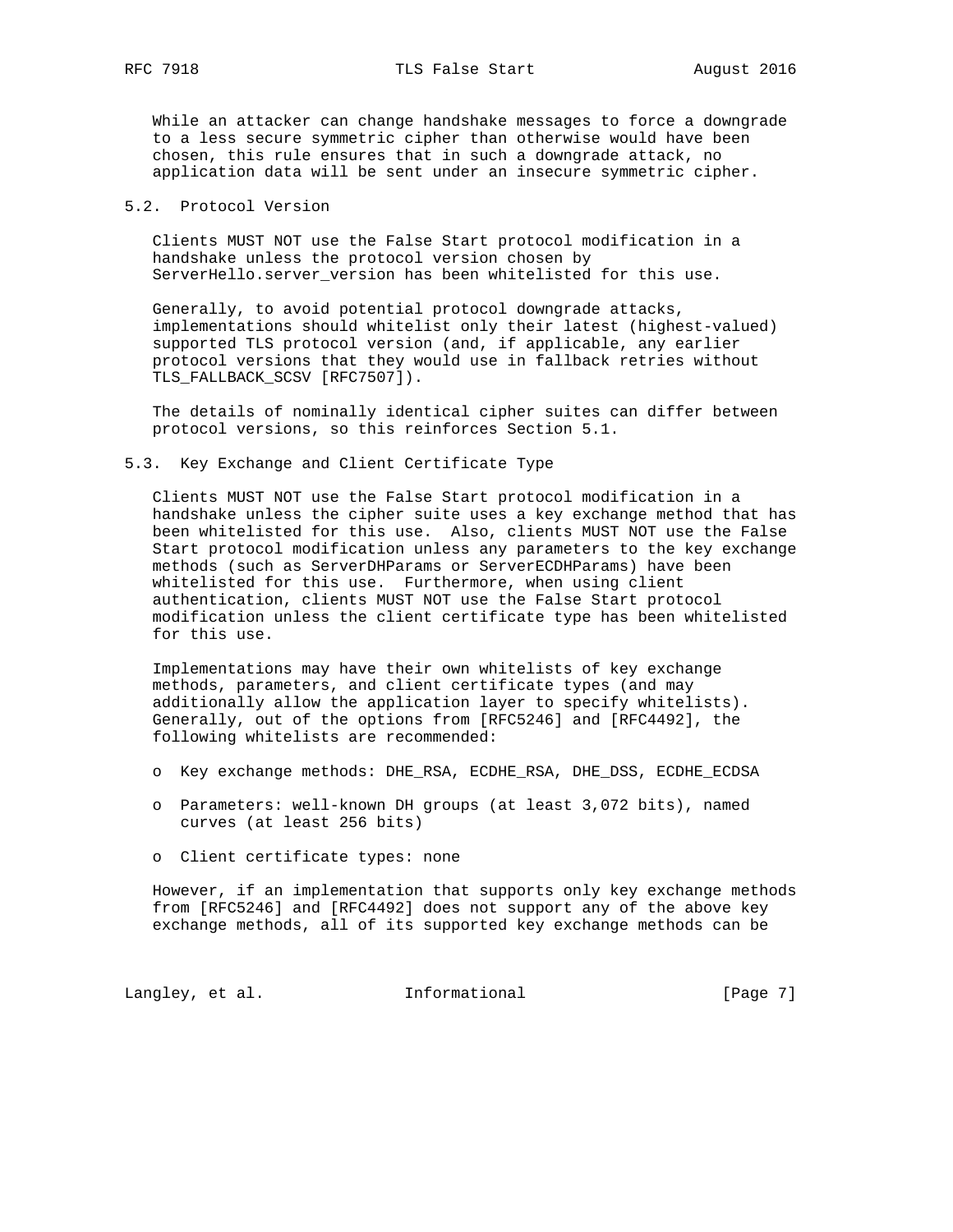whitelisted for False Start use. Care is required with any additional key exchange methods, as these may not have similar properties.

 The recommended whitelists are such that if cryptographic algorithms suitable for forward secrecy would possibly be negotiated, no False Start will take place if the current handshake fails to provide forward secrecy. (Forward secrecy can be achieved using ephemeral Diffie-Hellman or ephemeral Elliptic Curve Diffie-Hellman; there is no forward secrecy when using a key exchange method of RSA, RSA\_PSK, DH\_DSS, DH\_RSA, ECDH\_ECDSA, or ECDH\_RSA, or a client certificate type of rsa\_fixed\_dh, dss\_fixed\_dh, rsa\_fixed\_ecdh, or ecdsa\_fixed\_ecdh.) As usual, the benefits of forward secrecy may need to be balanced against efficiency, and accordingly, even implementations that support the above key exchange methods might whitelist further key exchange methods and client certificate types.

 Client certificate types rsa\_sign, dss\_sign, and ecdsa\_sign do allow forward security, but using False Start with any of these means sending application data tied to the client's signature before the server's authenticity (and thus the CertificateRequest message) has been completely verified, so these too are not generally suitable for the client certificate type whitelist.

- 6. References
- 6.1. Normative References
	- [RFC2119] Bradner, S., "Key words for use in RFCs to Indicate Requirement Levels", BCP 14, RFC 2119, DOI 10.17487/RFC2119, March 1997, <http://www.rfc-editor.org/info/rfc2119>.
	- [RFC4492] Blake-Wilson, S., Bolyard, N., Gupta, V., Hawk, C., and B. Moeller, "Elliptic Curve Cryptography (ECC) Cipher Suites for Transport Layer Security (TLS)", RFC 4492, DOI 10.17487/RFC4492, May 2006, <http://www.rfc-editor.org/info/rfc4492>.
- [RFC5246] Dierks, T. and E. Rescorla, "The Transport Layer Security (TLS) Protocol Version 1.2", RFC 5246, DOI 10.17487/RFC5246, August 2008, <http://www.rfc-editor.org/info/rfc5246>.
	- [RFC5288] Salowey, J., Choudhury, A., and D. McGrew, "AES Galois Counter Mode (GCM) Cipher Suites for TLS", RFC 5288, DOI 10.17487/RFC5288, August 2008, <http://www.rfc-editor.org/info/rfc5288>.

Langley, et al. **Informational** [Page 8]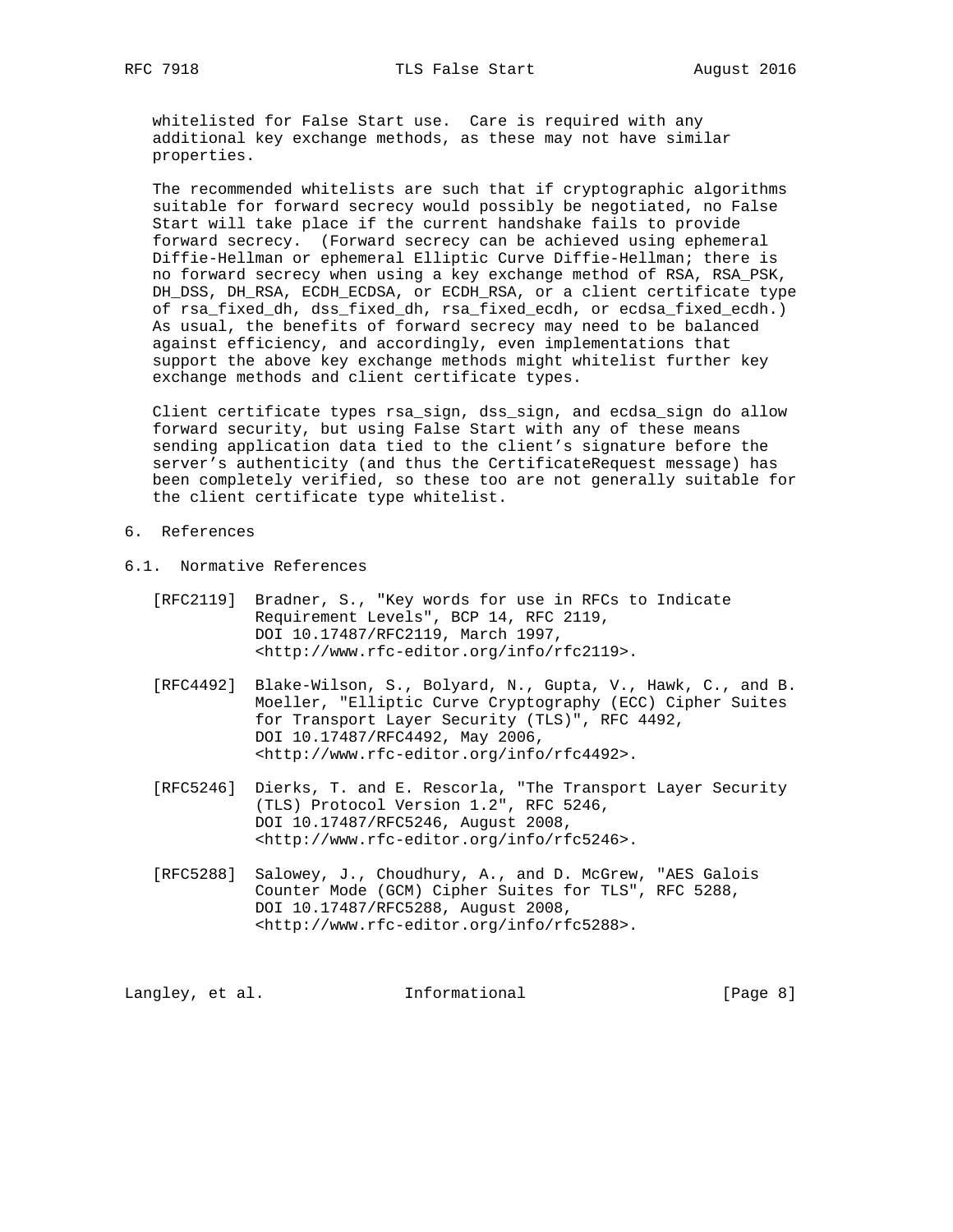- [RFC5289] Rescorla, E., "TLS Elliptic Curve Cipher Suites with SHA-256/384 and AES Galois Counter Mode (GCM)", RFC 5289, DOI 10.17487/RFC5289, August 2008, <http://www.rfc-editor.org/info/rfc5289>.
- 6.2. Informative References
	- [RFC0793] Postel, J., "Transmission Control Protocol", STD 7, RFC 793, DOI 10.17487/RFC0793, September 1981, <http://www.rfc-editor.org/info/rfc793>.
	- [RFC7230] Fielding, R., Ed. and J. Reschke, Ed., "Hypertext Transfer Protocol (HTTP/1.1): Message Syntax and Routing", RFC 7230, DOI 10.17487/RFC7230, June 2014, <http://www.rfc-editor.org/info/rfc7230>.
	- [RFC7413] Cheng, Y., Chu, J., Radhakrishnan, S., and A. Jain, "TCP Fast Open", RFC 7413, DOI 10.17487/RFC7413, December 2014, <http://www.rfc-editor.org/info/rfc7413>.
	- [RFC7507] Moeller, B. and A. Langley, "TLS Fallback Signaling Cipher Suite Value (SCSV) for Preventing Protocol Downgrade Attacks", RFC 7507, DOI 10.17487/RFC7507, April 2015, <http://www.rfc-editor.org/info/rfc7507>.
	- [TLS13] Rescorla, E., "The Transport Layer Security (TLS) Protocol Version 1.3", Work in Progress, draft-ietf-tls-tls13-14, July 2016.

Langley, et al. 1nformational [Page 9]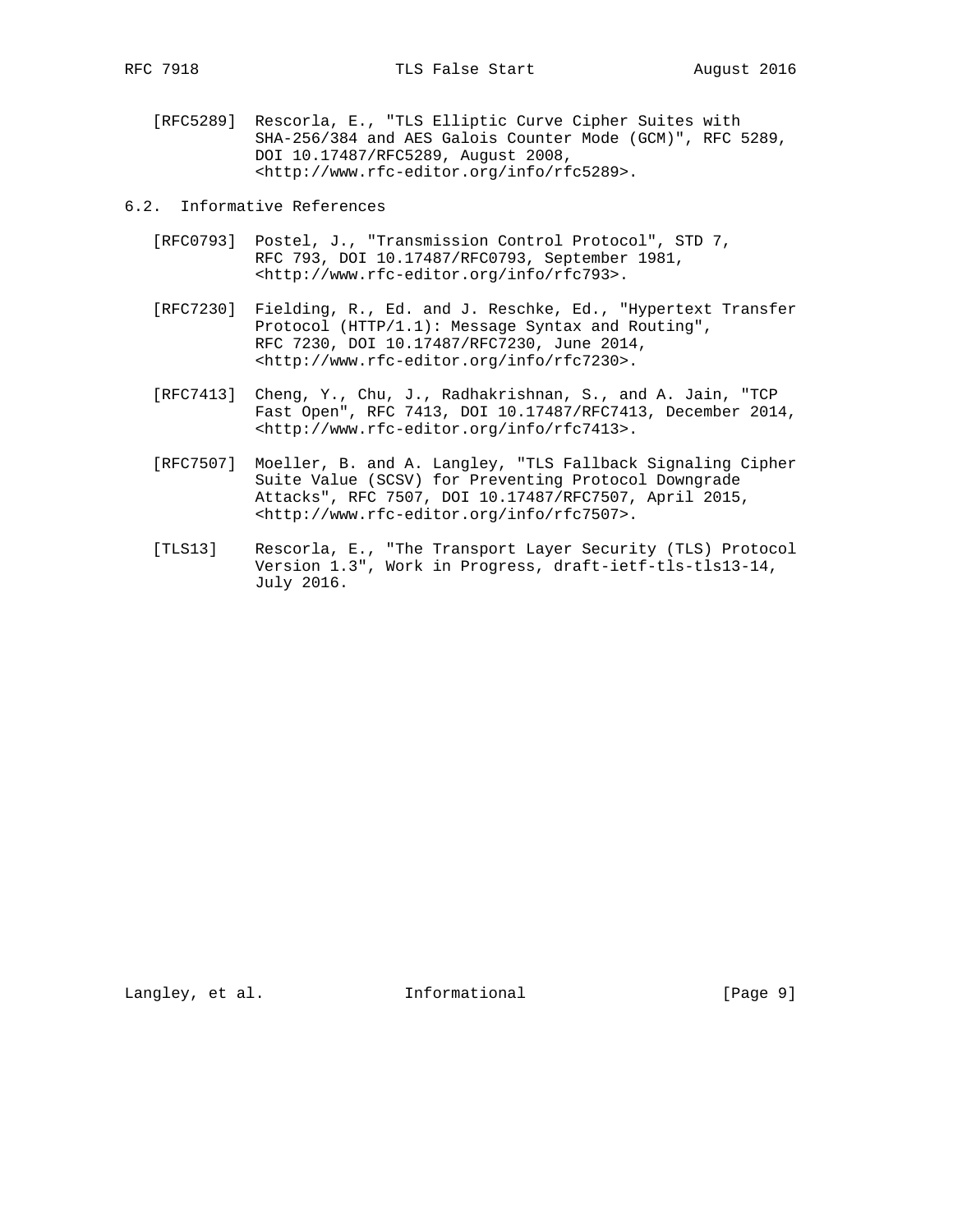# Appendix A. Implementation Notes

 TLS False Start is a modification to the TLS protocol, and some implementations that conform to [RFC5246] may have problems interacting with implementations that use the False Start modification. If the peer uses a False Start, application data records may be received directly following the peer's Finished message, before the TLS implementation has sent its own Finished message. False Start compatibility as defined in Section 3 ensures that these records with application data will simply remain buffered for later processing.

 A False Start compatible TLS implementation does not have to be aware of the False Start concept and is certainly not expected to detect whether a False Start handshake is currently taking place: thanks to transport layer buffering, typical implementations will be False Start compatible without having been designed for it.